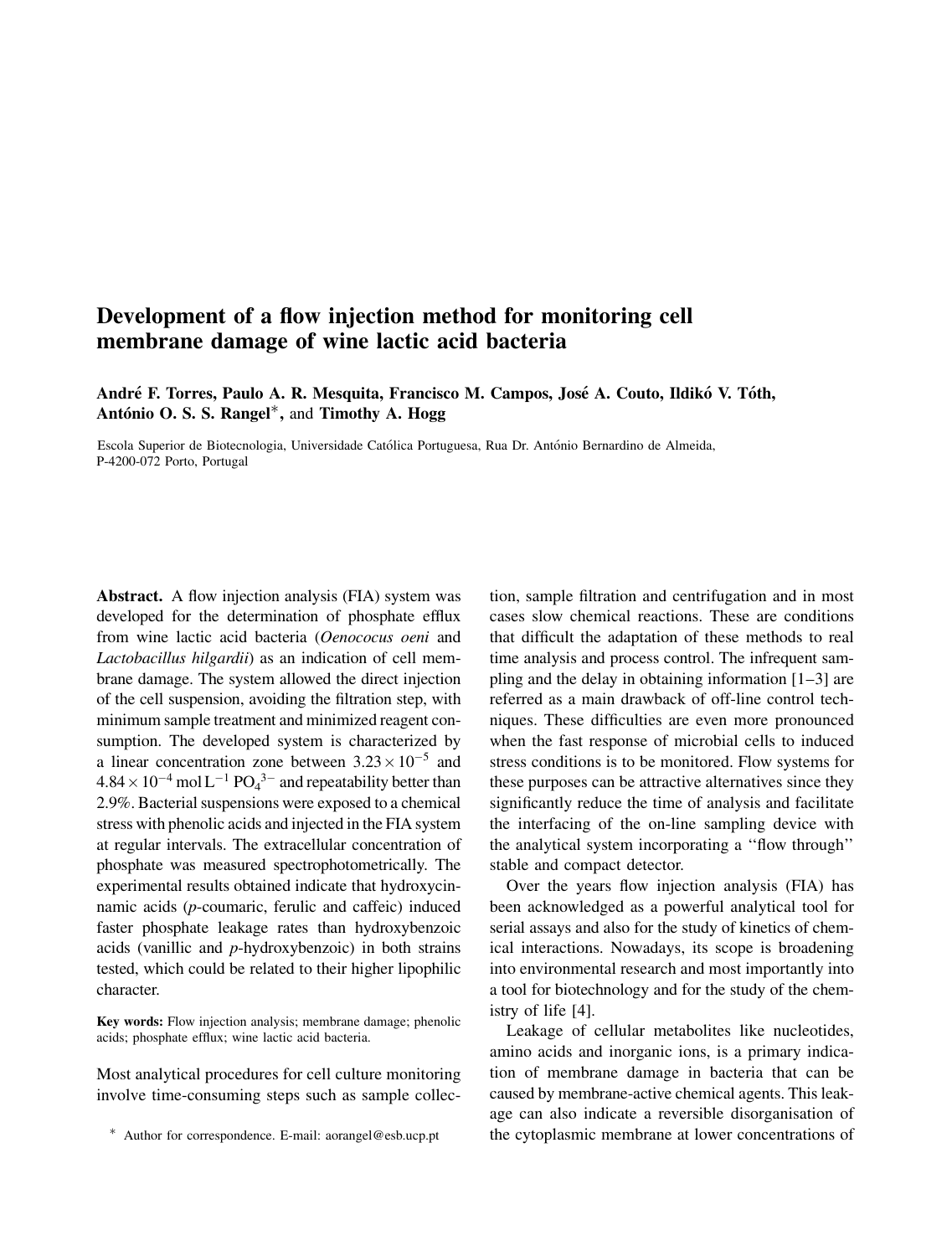|                                           | Table 1. Common methods used for monitoring the efflux |                                                                              | of cellular components of bacteria following cell membrane damage                                                                                                                                                                                     |                                                                                                                                                                                                                                                                                           |                                                                                              |
|-------------------------------------------|--------------------------------------------------------|------------------------------------------------------------------------------|-------------------------------------------------------------------------------------------------------------------------------------------------------------------------------------------------------------------------------------------------------|-------------------------------------------------------------------------------------------------------------------------------------------------------------------------------------------------------------------------------------------------------------------------------------------|----------------------------------------------------------------------------------------------|
| Methods                                   | Instrumental technique                                 | Concentration Range                                                          | Chemical/Physical stress agent                                                                                                                                                                                                                        | Microorganisms                                                                                                                                                                                                                                                                            | References                                                                                   |
| Potassium leakage                         | flame photometry                                       | $0-0.70$ mmol/mg<br>dry weight                                               | phenol, chlorophenol                                                                                                                                                                                                                                  | Escherichia coli                                                                                                                                                                                                                                                                          | $\overline{\Xi}$                                                                             |
|                                           | potentiometry                                          | $10^{-4} - 10^{-2}$ M                                                        | fentichlor, benzisothiazolone, zinc pyrithione<br>cetrimide, sodium pyrithione, dichlorophen,                                                                                                                                                         | Escherichia coli, Pseudomonas<br>aeruginosa                                                                                                                                                                                                                                               | $^{[8]}$                                                                                     |
|                                           | AA spectrophotometry                                   | $0-0.61$ mmol/mg<br>$-1.0$ mM<br>dry weight<br>$\overline{c}$                | antimicrobial peptides<br>carbon dioxide                                                                                                                                                                                                              | Escherichia coli, Staphylococcus aureus<br>Lactobacillus plantarum                                                                                                                                                                                                                        | [10]<br>$\overline{[9]}$                                                                     |
|                                           | ICP spectrophotometry                                  | $0\text{--}3$ mg/L                                                           | chlorocresol, m-cresol                                                                                                                                                                                                                                | Staphylococcus aureus                                                                                                                                                                                                                                                                     | $\overline{5}$                                                                               |
| Magnesium leakage                         | AA spectrophotometry                                   | $0 - 6.7$ $\mu$ mol/mg<br>dry weight                                         | carbon dioxide                                                                                                                                                                                                                                        | Lactobacillus plantarum                                                                                                                                                                                                                                                                   | $[10]$                                                                                       |
| Phosphate leakage                         | VIS spectrophotometry                                  | $0\text{--}3$ mg/L                                                           | chlorocresol, m-cresol                                                                                                                                                                                                                                | Staphylococcus aureus                                                                                                                                                                                                                                                                     | $\overline{5}$                                                                               |
| ATP leakage                               | bioluminescence                                        | $0-0.15$ nmol/mg<br>dry weight                                               | phenol, chlorophenol                                                                                                                                                                                                                                  | Escherichia coli                                                                                                                                                                                                                                                                          | $\Box$                                                                                       |
|                                           |                                                        | $0\text{--}0.08$ mg/L<br>$\approx \approx$<br>$\geq$<br>$\overrightarrow{z}$ | clofazimine, CTAB, Nisin, Protegrin IB-367<br>chlorocresol, m-cresol<br>pulse-electrical field                                                                                                                                                        | Escherichia coli, Listeria innocua,<br>Saccharomyces cerevisiae<br>Staphylococcus aureus<br>Staphylococcus aureus                                                                                                                                                                         | $\begin{bmatrix} 12 \end{bmatrix}$<br>Ξ<br>$\overline{5}$                                    |
|                                           |                                                        | $\approx$<br>$\geq$                                                          | clofazimine                                                                                                                                                                                                                                           | Staphylococcus aureus                                                                                                                                                                                                                                                                     | $\Xi$                                                                                        |
| absorbing material<br>Leakage of UV-      | UV spectrophotometry                                   | $\breve{\nabla}$<br>$\geq$                                                   | fentichlor, benzisothiazolone, zinc pyrithione<br>clofazimine, CTAB, Nisin, protegrin IB-367<br>cetrimide, sodium pyrithione, dichlorophen,<br>phenol, chlorophenol<br>pulse-electrical field<br>carbon dioxide<br>clofazimine<br>chitosan<br>ethanol | Escherichia coli, Staphylococcus aureus<br>Staphylococcus aureus, Escherichia coli<br>Escherichia coli, Pseudomonas<br>Escherichia coli, L. innocua,<br>Saccharomyces cerevisiae<br>Lactobacillus plantarum<br>Staphylococcus aureus<br>Oenococcus oeni<br>Escherichia coli<br>aeruginosa | $\overline{14}$<br>$\Xi$<br>$\boxed{15}$<br>$\boxed{13}$<br>$\Xi$<br>$\Xi$<br>$\overline{2}$ |
| 3-galactosidase leakage                   | fluorescence                                           | É<br>$\geq$                                                                  | clofazimine, CTAB, Nisin, Protegrin IB-367<br>chitosan                                                                                                                                                                                                | Escherichia coli, Staphylococcus aureus<br>Staphylococcus aureus                                                                                                                                                                                                                          | $\overline{15}$<br>Ξ                                                                         |
| $N/R$ Not reported; $N/A$ not applicable. |                                                        |                                                                              |                                                                                                                                                                                                                                                       |                                                                                                                                                                                                                                                                                           |                                                                                              |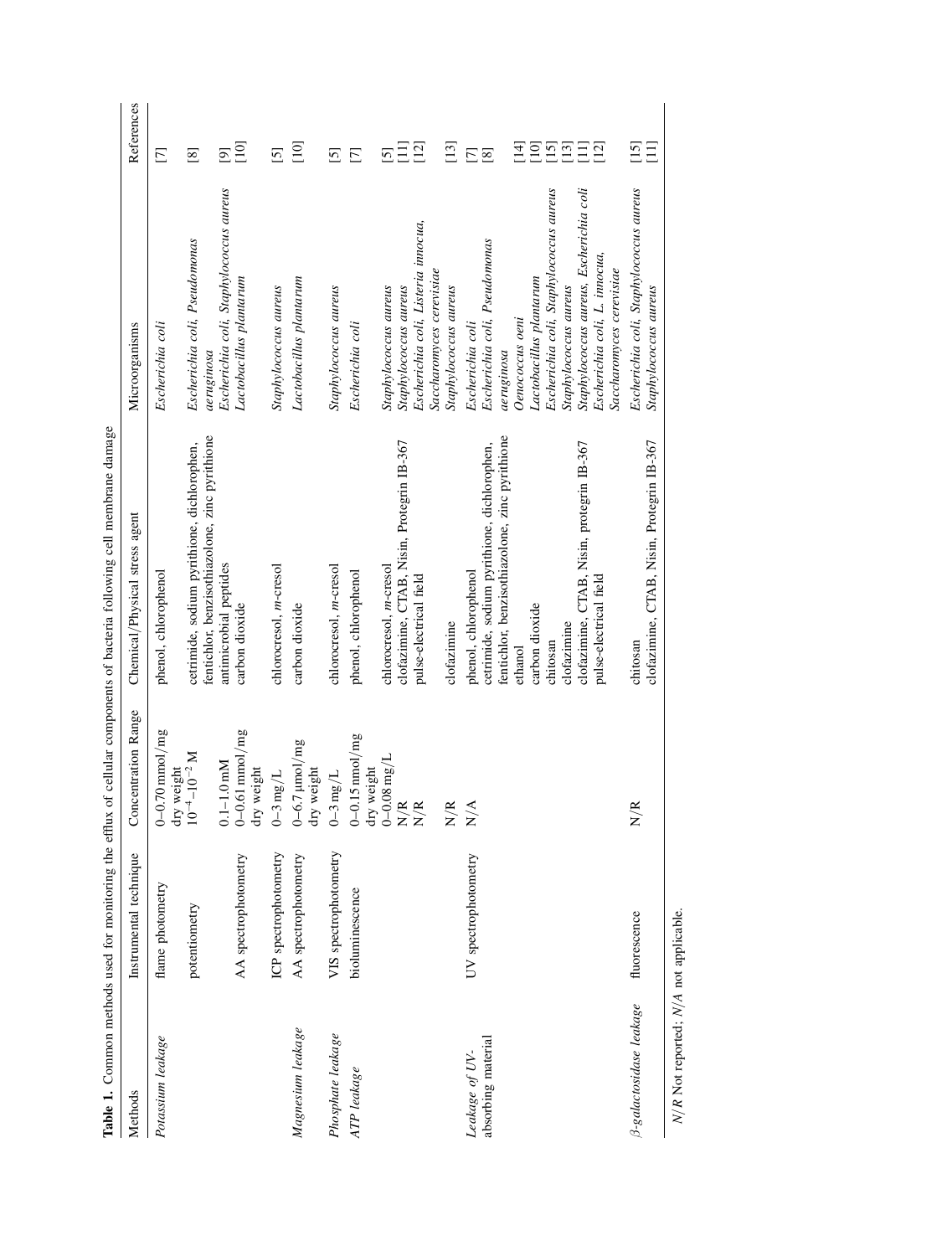the antibacterial agents [5]. The measurement of the efflux rates of potassium or phosphate ions (using potentiometric or photometric methods) has been used to monitor cell membrane damage and to compare the effects of different chemical compounds on the cellular membrane [6]. Table 1 describes the most common methods used to measure efflux of different cellular components as an indication of the loss of integrity of the bacterial membrane.

The more frequently employed spectrophotometric methods for the determination of orthophosphate ion are based on the reaction with molybdic acid, leading to the formation of molybdophosphoric acid, a yellow compound that has an absorption maximum at 350 nm. The reduced form of molybdophosphoric acid produces an intensely coloured blue complex of molybdophosphate (phosphomolybdenium blue) that presents an absorption maximum at 880 nm. The sensitivity of the method depends on a number of factors such as the type of reducing agent, acidity and temperature [16]. To further improve the sensitivity of this determination antimony has been used as a catalyser of the reaction [17, 18].

Lactic acid bacteria (LAB) represent a heterogeneous group of Gram-positive bacteria with a strictly fermentative carbohydrate metabolism which have been used for centuries in industrial applications such as the production of fermented food products [19]. Some LAB strains are able to thrive in wine causing important changes in its chemical composition. Most red wines (and some white wines) undergo a secondary fermentation, just after the alcoholic fermentation, called the malolactic fermentation during which LAB decarboxylate malic acid to lactic acid with a subsequent decrease of the total acidity of the wine [20, 21]. This process normally results in ''softer'' wines with improved aroma. On the other hand, if left uncontrolled, these bacteria can also produce undesirable changes to wine quality which ultimately will cause its deterioration. Two of the most studied species of wine LAB are Lactobacillus hilgardii and Oenococcus oeni. The first species is frequently associated with the deterioration of fortified wines [22] while the second is used as a malolactic starter culture.

Wine is naturally rich in phenolic compounds, which include hydroxycinnamic and hydroxybenzoic acids in total concentrations ranging from 100 to  $200 \,\text{mg L}^{-1}$ , depending on the grape variety and vinification process [23]. These compounds are known to have bacteriostatic and fungistatic activity against a number of microorganisms, including wine LAB [24, 25]. Phenolic compounds can act both as protoplasmic poisons and as membrane-active agents [26] increasing the permeability of the cell membrane which may cause the loss of ability to maintain the chemiosmotic balance by the cell and ultimately may lead to cellular death.

The objective of this work was to develop a FIA system to monitor the leakage of phosphate from damaged cells exposed to a chemical stress with phenolic compounds. The effect of five phenolic acids on the cell membrane integrity of two strains of LAB (Lactobacillus hilgardii 5 and Oenococcus oeni VF) was studied.

## Materials and methods

#### Reagents and solutions

All chemicals used were of analytical reagent grade, and deionised water with a specific conductance of less than  $0.1 \,\mu\text{S cm}^{-1}$  was used throughout the entire work.

The stock phosphorous standard solution  $(1000 \text{ mg L}^{-1} \text{ P} - \text{PO}_4^{3-})$ corresponding to  $3.236 \times 10^{-2}$  mol L<sup>-1</sup>) was prepared by dissolving 0.4365 g of potassium dihydrogen phosphate (VWR International, www.vwr.com) in 100 mL of water. Working phosphorous standard solutions in the range  $6.45 \times 10^{-5} - 4.03 \times 10^{-4}$  mol L<sup>-1</sup> were prepared by rigorous dilution of the stock solution with water.

The ammonium molybdate reagent was prepared by dissolving 4.00 g of ammonium heptamolybdate-tetra-hydrate and 0.108 g of potassium antimony(III) oxide tartrate hemihydrate (VWR International) in water, afterwards 17.5 mL of a concentrated sulphuric acid solution (VWR International) was added and the resulting solution was diluted to 500 mL. The ascorbic acid (VWR International) solution was obtained by dissolving 20.0 g of the solid in 500 mL of water. These solutions were prepared weekly and were kept refrigerated when not in use.

Three hydroxycinnamic (p-coumaric, caffeic and ferulic) and two hydroxybenzoic acids (p-hydroxybenzoic and vanillic) acids were used in this work (Sigma-Aldrich, Germany www.sigmaaldrich. com). The phenolic acid solutions  $(0.122 \text{ mol} L^{-1})$ , were prepared in pure (99.8%  $v/v$ ) ethanol. These solutions were regularly prepared and kept refrigerated for a maximum of two days.

## Bacterial strains and growth conditions

In this work, we used Lact. hilgardii 5, a strain isolated from Port wine by Couto and Hogg [22] from the ESBUCP collection (Porto, Portugal) and O. oeni VF (Viniflora Oenos), a commercial starter culture strain from Christian Hansen.

The liquid growth medium used was a 1:1 mixture of MRS (Lab M, Bury, UK, www.lab-m.com) and Tomato Juice (Difco, Detroit, USA, www.vgdusa.com/DIFCO.htm). Before sterilization (121 °C, 15 min), the medium pH was adjusted to a 4.5–4.6 with HCl (6 mol L<sup>-1</sup>). After sterilization, 5% v/v of ethanol was added to the medium since this concentration level was found to stimulate the growth of both strains [24]. The cultures were incubated in aerobiosis during 72 hours, without agitation.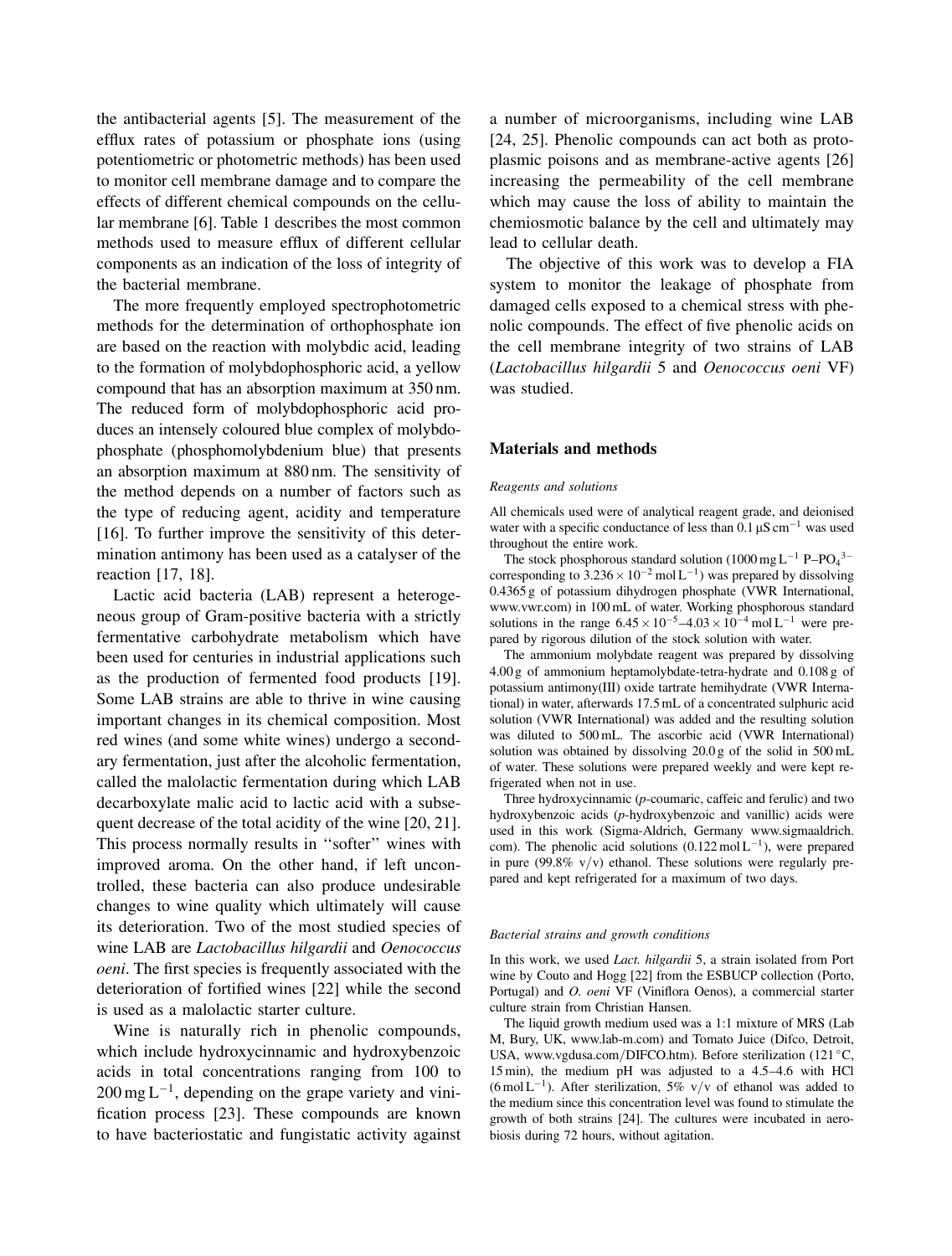#### Instrumentation

The solutions were propelled by a Gilson (Villiers-le-Bel, France, www.gilson.com) Minipuls 3 peristaltic pump equipped with PVC Gilson propelling tubes. The manifold tubing was made of PTFE (1 mm internal diameter). Gilson end fittings and laboratory made Y and T-shaped confluences were used to link the different parts of the manifold.

An ATI Unicam (Cambridge, U.K. www.thermo.com/spectroscopy) 5625 UV/VIS spectrophotometer equipped with a Hellma (Mullheim/Baden, Germany www.hellma-worldwide.de) 178.713-QS flow cell (inner optical volume  $80 \mu L$ ) was used as detection system which was connected to a Kipp & Zonen (Delft, Holland, www.kippzonen.com) BD chart recorder.

An Ismatec (Zurich, Switzerland, www.ismatec.com) MINI-S/640 peristaltic pump and Metrohm (Herishau, Switzerland, www.metrohm.com) E649 magnetic mixer was incorporated into the system with the purpose of recirculation of the cell suspension during the sampling process.

A Thermo Nicolet Evolution 100 double-beam spectrophotometer was used to obtain the absorption spectra of the various solutions and cell suspensions.

#### Sample preparation

Bacterial cells were grown to late exponential phase (3–4 days) and centrifuged in a Hettich Zentrifugen (Tuttlingen, Germany, www.hettich-zentrifugen.de) – Rotina 35R (10 min,  $5500 \times g$ ). The obtained biomass was washed with ultrapure water and centrifuged again. After the second centrifugation, the cell pellet was weighed in an analytical scale before being resuspended in ultrapure water (18 mL) and transferred to a 50 mL flask with a magnetic stirrer. The average wet weight of the obtained pellets  $(n = 30)$  was  $0.130 \pm 0.044$  g and  $0.270 \pm 0.050$  g, for Lact. hilgardii 5 and for O. oeni VF, respectively. The cell pellet was resuspended immediately before analysis, and the cell suspension was stirred and injected in the FIA system, to measure the intrinsic absorbance of the cell suspension. The resting cells suspension was continuously recirculated from the reaction vessel to the sampling loop. Afterwards, 2 mL of phenolic acid solution was added to the cell suspension, to induce chemical stress. After a controlled time interval (10 s) needed to homogenise the suspension, several injections were made during a time period of 5 min-



Fig. 1. Flow injection manifold developed for the determination of phosphate leakage of LAB exposed to phenolic acids with a sample recirculation system;  $P_1$  and  $P_2$  peristaltic pumps;  $R_1$  molybdate reagent;  $R_2$  ascorbic acid; C carrier; RC reaction coils (RC<sub>1</sub> 100 cm;  $\overline{RC_2}$  100 cm); Q flow rates  $(Q_1 = Q_2 = 1.9 \text{ mL min}^{-1}; Q_3 =$ 4.0 mL min<sup>-1</sup>); W waste; a and b confluence points;  $\lambda$  UV/Vis spectrophotometer (880 nm)

utes, to follow the concentration of phosphate in the extracellular medium. This procedure was maintained for all the phenolic acids and for both strains tested, in a way that the phosphate efflux curves can be comparable. Control assays were done using pure (99.8%  $v/v$ ) ethanol.

#### Flow injection procedure

The flow injection system used is represented in Fig. 1. The flow injection procedure consisted in the inline mixing of ammonium molybdate solution  $(R_1)$  with ascorbic acid reducing reagent  $(R_2)$  in the first confluence (a). The sample (cell suspension under stress conditions) was injected in water carrier stream (C) and merged at confluence (b) with the previously formed reagent stream and allowed to react in  $RC<sub>2</sub>$  coil. Changes in absorbance were monitored spectrophotometrically at 880 nm.

# Results and discussion

## Study of the FIA system

System optimization was achieved by varying each parameter individually in order to optimize repeatability and sensitivity of the measurements. To prevent possible obstructions of the flow system, 1 mm inner-diameter tubes were used. This approach was successful as no blockage or sample carryover was observed along the work.

Since the colorimetric reaction used in this work has been widely studied in flow injection systems, and is an accepted reference method for the analysis of inorganic phosphate in waters and wastewaters, reagent concentrations were chosen based on the published literature [18]. The effect of the reducing reagent (ascorbic acid) concentration on the sensitivity was studied with the aim to compromise between sensitivity and reagent consumption. At  $40 \text{ g L}^{-1}$ , the sensitivity was satisfactory and this value was used in subsequent experiments.

The injection volume was set to  $130 \mu L$  since this value allowed a sufficiently wide linear concentration range (around 0.3 to  $5 \times 10^{-4}$  mol  $L^{-1}$ ) with good sensitivity. This reduced volume also allowed a fast refill of the loop and a lower dilution of the cell suspension.

A total flow rate of  $7.8 \text{ mL min}^{-1}$  was selected. Flow rates  $Q_1$  and  $Q_2$  were set to 1.9 mL min<sup>-1</sup> and  $Q_3$  was adjusted to 4.0 mL min<sup>-1</sup>. This selection was made taking into account the sampling rate. It was found that increasing the total flow rate did not influence significantly the sensitivity of the determination.

The choice of the reactor length  $RC<sub>2</sub>$  was made according to the results obtained with tubes of 50, 100, 150 and 200 cm. Highest sensitivity was achieved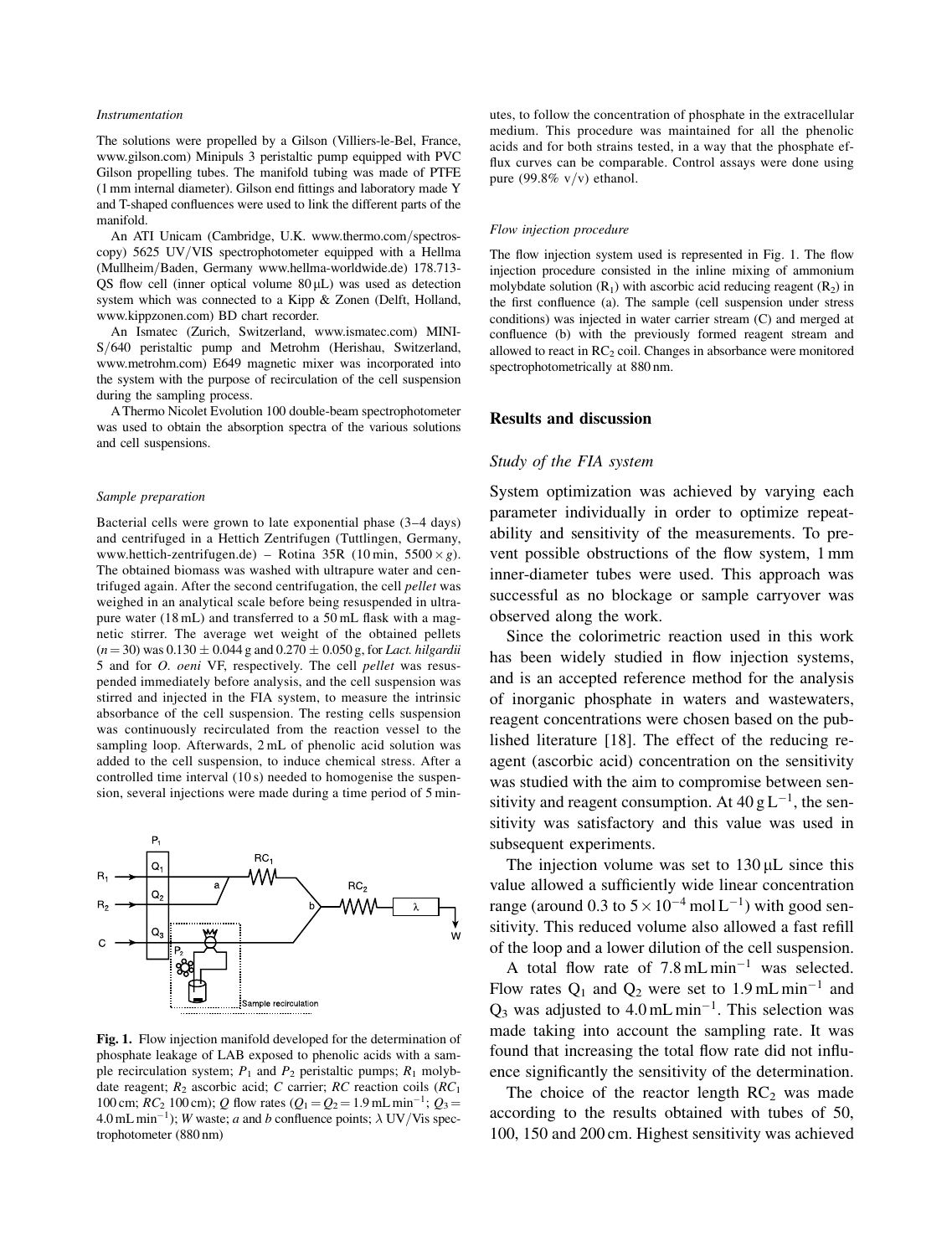Table 2. Analytical characteristics of the developed system

| Parameter                                         | Values                                                        |
|---------------------------------------------------|---------------------------------------------------------------|
| Linear concentration zone, $mol L^{-1}$           | $3.23 \times 10^{-5} - 4.84 \times 10^{-4}$                   |
| Typical calibration <sup>a</sup>                  | Abs = 2112 $(\pm 215)C$                                       |
|                                                   | $-0.067$ ( $\pm 0.010$ )                                      |
| C: concentration of $PO43-$ , mol L <sup>-1</sup> | $r = 0.9996 \ (\pm 6 \times 10^{-4})$                         |
| Repeatability (RSD) $(n=10)$                      | $1.4\%$ (6.45 $\times$ 10 <sup>-5</sup> mol L <sup>-1</sup> ) |
|                                                   | $1.7\%$ (2.42 $\times$ 10 <sup>-4</sup> mol L <sup>-1</sup> ) |
|                                                   | $1.6\%$ (4.03 × 10 <sup>-4</sup> mol L <sup>-1</sup> )        |
| Detection limit <sup>b</sup> , mol $L^{-1}$       | $1.3 \times 10^{-5}$                                          |
| Quantification limit <sup>b</sup> , mol $L^{-1}$  | $4.3 \times 10^{-5}$                                          |
| Determination frequency, $h^{-1}$                 | 144                                                           |
| Reagent consumption per assay                     |                                                               |
| - Ammonium heptamolybdate                         | $6.4 \,\mathrm{mg}$                                           |
| $-$ Potassium antimony(III)                       | $0.17$ mg                                                     |
| oxide tartrate                                    |                                                               |
| - Sulphuric acid                                  | $30 \mu L$                                                    |
| - Ascorbic acid                                   | $32 \,\mathrm{mg}$                                            |
| Effluent production, $mL \text{ min}^{-1}$        | 7.8                                                           |

<sup>a</sup> Values between brackets are the standard deviations for calibration curve parameters, calibrations performed at 17 different working days;  $<sup>b</sup>$  Calculated according to IUPAC definition [27].</sup> RSD Relative Standard Deviation or coefficient of variation at different concentration levels.

with the 100 cm reactor due to a compromise between dispersion and extension of the reaction.

Using the selected conditions the analytical characteristics of the developed system are summarised in Table 2.

## Spectral interference studies

To study the interference of coloured phenolic acids (caffeic and ferulic acids) and bacterial cells on the spectrophotometric detection, a spectral scan was carried out between 340 and 900 nm. The obtained results suggest that the presence of caffeic or ferulic acids did not affect considerably the formation of the phosphomolybdenium blue complex (detected at 880 nm), comparatively to the control assay with ethanol (results not shown).

To quantify the effect of the phenolic acids on the extent of the colour reaction within the flow system, an additional interference study was carried out. Phenolic acids were mixed with phosphate standard solutions  $(2.42 \times 10^{-4} \text{ mol L}^{-1})$  and injected in the FIA system. In all cases the phosphate standard solutions contained  $0.0122 \text{ mol L}^{-1}$  of phenolic acid. The results are summarized in Table 3.

The obtained results indicate that with the exception of the notorious interference from gallic acid the only phenolic acid that showed appreciable inter-

Table 3. Interference of the phenolic acids on the colour reaction

| Compound              | $%$ Interference <sup>*</sup> |
|-----------------------|-------------------------------|
| P-coumaric acid       | $-0.6$                        |
| P-hydroxybenzoic acid | 1.4                           |
| Ferulic acid          | $-0.8$                        |
| Caffeic acid          | 11.6                          |
| Vanillic acid         | 1.5                           |
| Gallic acid           | $-51.9$                       |

 Results are expressed as relative differences from control, i.e. (concentration obtained with phosphate standard solution with added phenolic compound – concentration obtained in the control) $/$ concentration obtained in the control. The control was a phosphate standard solution  $(2.42 \times 10^{-4} \text{ mol/L})$  with 10% (v/v) ethanol.

ference was caffeic acid, probably due to its intrinsic colour in solution. Gallic acid is known to react with heteropoly-phosphomolybdate [28] therefore this compound was excluded from the subsequent studies. In the case of coloured solutions (like caffeic acid solutions), the slight positive interference in the absorbance signal would not affect the final results as long as the absorbance signal remained within the limits of the linear calibration zone during the experiment (Fig. 2).

Under the established conditions the developed system was applied to the direct determination of phosphate release from O. oeni VF and Lact. hilgardii 5 in cell suspensions. The repeatability (RSD%,  $n = 10$ ) for the direct injection of (unstressed) cell cultures

E Absorbance cell suspension 0.200 0.00C Time (s)

Fig. 2. Recorder output for the determination of phosphate efflux corresponding to injections of phosphate standards: (A)  $6.45 \times 10^{-5}$  (B)  $1.29 \times 10^{-4}$  (C)  $2.42 \times 10^{-4}$  (D)  $3.23 \times 10^{-4}$  (E)  $4.03 \times 10^{-4}$  mol L<sup>-1</sup>; and sample: *O. oeni* VF; arrow indicates the time of addition of caffeic acid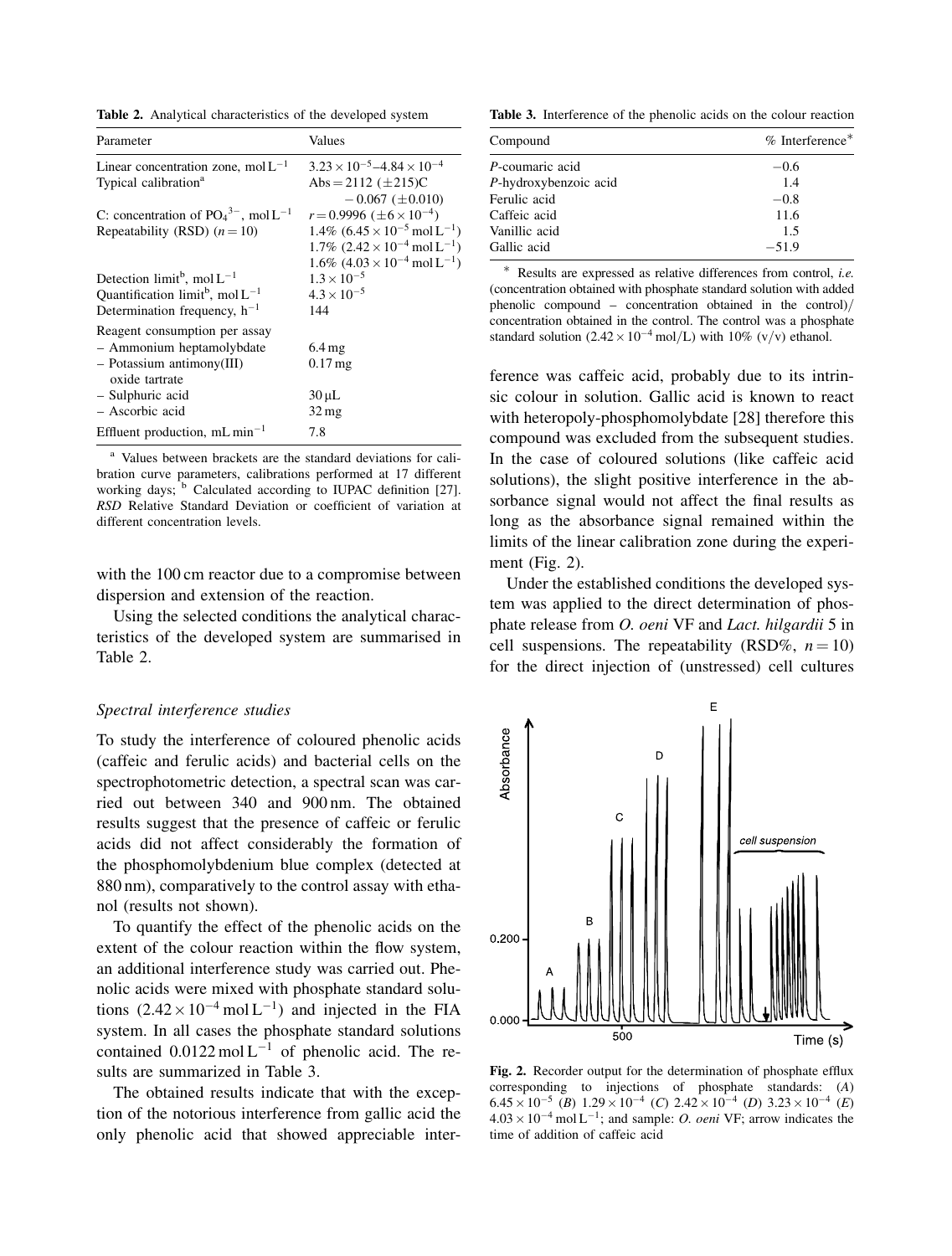

Fig. 3. Phosphate efflux of *Lact. hilgardii* 5 (a) and *O. oeni* VF (b) suspensions after chemical stress with phenolic acids at 0.0122 mol L<sup>-1</sup>. (□) p-Coumaric acid, (■) p-hidroxybenzoic acid, (\*) caffeic acid, (▲) vanillic acid, (△) ferulic acid, (○) control (ethanol). Results are expressed as variation of phosphate concentration per wet weight of cellular pellet

was 1.2 and 2.9% for O. oeni VF and Lact. hilgardii 5 suspensions, respectively.

# Influence of the phenolic acid concentration on the phosphate efflux from wine LAB

The phosphate efflux from *O. oeni* VF caused by different concentrations of p-coumaric acid (in the range of  $3.05 \times 10^{-3}$  to  $1.22 \times 10^{-2}$  mol L<sup>-1</sup>) was also studied. The phosphate efflux corresponds to the change in the phosphate ion concentration in the liquid phase (on cell mass basis) relative to the initial phosphate concentration registered before the addition of the stress inducing phenolic acid. The obtained results indicate that increasing concentrations of p-coumaric acid caused an increase in phosphate efflux, although, over  $0.0915 \text{ mol L}^{-1}$  no observable difference was found.

# Influence of phenolic acids on the phosphate efflux of O. oeni VF and Lact. hilgardii 5

All the phenolic acids studied in this experiment caused leakage of phosphates in both bacteria (Fig. 3), at the tested concentration levels  $(0.0122 \text{ mol L}^{-1})$ . p-Coumaric, caffeic and ferulic acids had the highest effects of all tested phenolic acids in both strains. This effect was noticeable after a period of contact of a few seconds. Results obtained indicate that hydroxycinnamic acids have a stronger effect than hydroxybenzoic acids on cell permeabilization. These results

agree with previously published data obtained in growth and inactivation experiments performed with the same strains [24, 29].

The different kinetics of phosphate efflux caused by phenolic acids could be related to the difference in their lipophilic character since hydroxycinnamic acids are more lipophilic than hydroxybenzoic acids [30].

# **Conclusions**

The FIA system developed in this work proved to be a fast and reliable alternative method for comparing the effect of different compounds, such as phenolic acids, on the cellular membrane integrity of wine lactic acid bacteria. The proposed approach might have an application in the food or pharmaceutical industry to test the effects of different antimicrobial compounds on the membrane permeability of bacteria.

Acknowledgements. Francisco Campos and Ildikó Tóth thank Fundação para a Ciência e Tecnologia (FCT) and FSE (III Quadro Comunitário) for the grants PRAXIS XXI BD19909/99 and SFRH/BPD/5631/2001, respectively. FCT is also thanked for funding this research via project POCTI/AGG/40724/2001.

# References

- [1] Ogbomo I, Prinzing U, Schmidt H-L (1990) Prerequisites for the online control of microbial processes by flow-injection analysis. J Biotechnology 14: 63
- [2] Benthin S, Nielsen J, Villadsen J (1991) Characterisation and application of precise and robust flow-injection analysers for